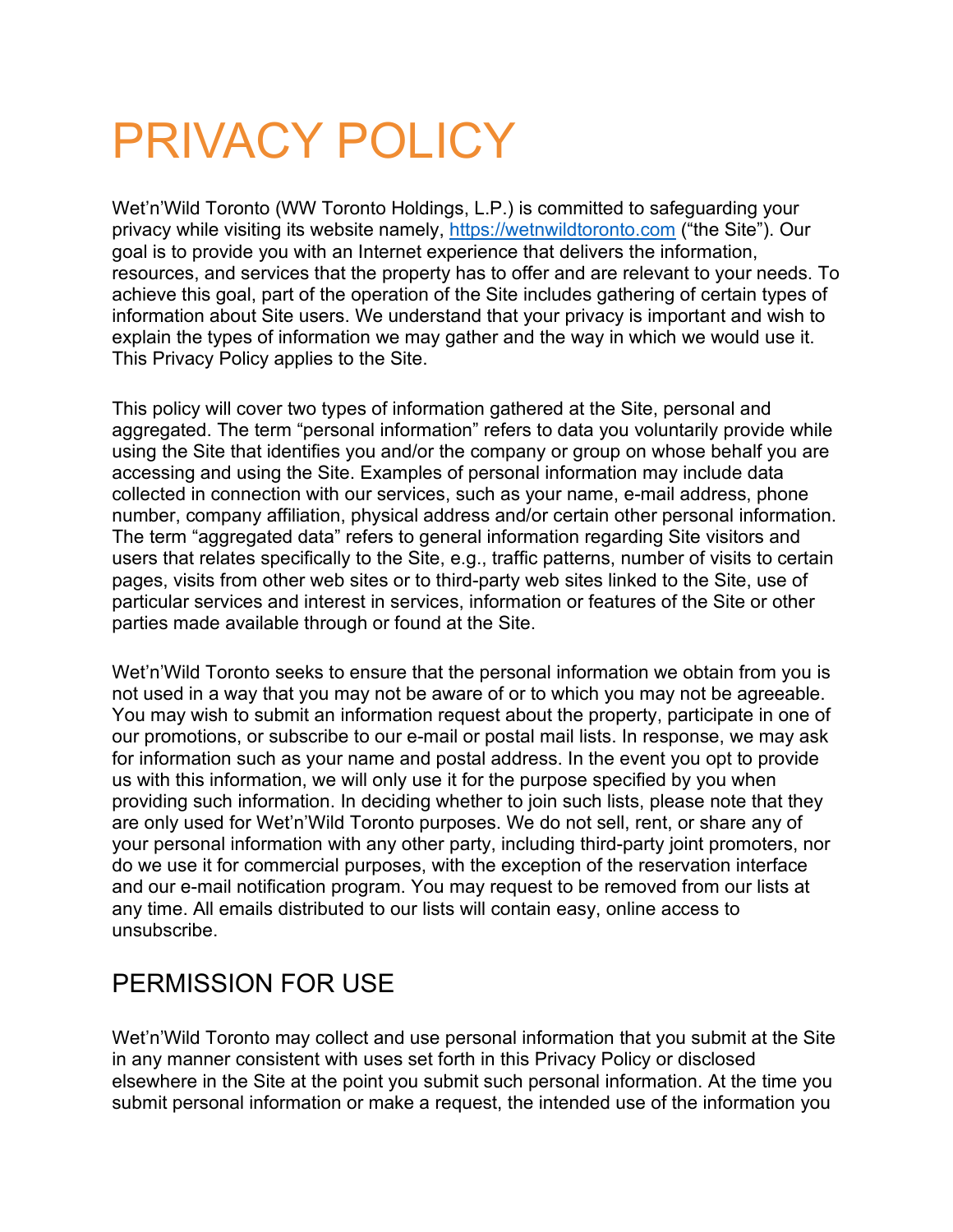submit will be apparent either from the context in which you submit it or because the Site states the intended purpose. By submitting personal information at the Site, you are giving consent and permission for any use that is consistent with uses stated in this Privacy Policy or disclosed elsewhere at the Site at the point you submit such personal information, and such consent will be presumed by Wet'n'Wild Toronto, unless you state otherwise at the time you submit the personal information. Please do not request any communications on behalf of an individual or company if you are not authorized to make the request.

## WITHDRAWING CONSENT TO USE

If, after permitting use of your personal information, you later decide that you no longer want Wet'n'Wild Toronto to include you on its mailing list or otherwise contact you or use your personal information in the manner disclosed in this Privacy Policy or at the Site, simply tell us by sending an e-mail to unsubscribe: info@wetnwildtoronto.com

## USE OF AGGREGATED DATA

Wet'n'Wild Toronto is interested in improving the Site and may develop and offer new features and services. We monitor aggregated data regarding use of the Site for marketing purposes and to study, improve, and promote use of the Site. In connection with such purposes, Wet'n'Wild Toronto may share aggregated data with third parties collectively and in an anonymous way. Disclosure of aggregated data does not reveal personal information about individual Site users in any way that identifies who they are or how to contact them.

## EXCEPTIONS TO THE PRIVACY POLICY

There are two exceptions to the limits on use of personal information described elsewhere in this Privacy Policy:

- 1. Wet'n'Wild Toronto may monitor and, when we believe in good faith that disclosure is warranted, disclose information to protect the security, property, assets, and/or rights of Wet'n'Wild Toronto from unauthorized use, or misuse, of the Site or anything found at the Site.
- 2. Wet'n'Wild Toronto may, to the extent necessary, disclose information when required by law.

# USE OF COOKIES

To enable features at the Site, Wet'n'Wild Toronto may assign one or more "cookies" to your Internet browser. Cookies, among other things, speed navigation though our Site,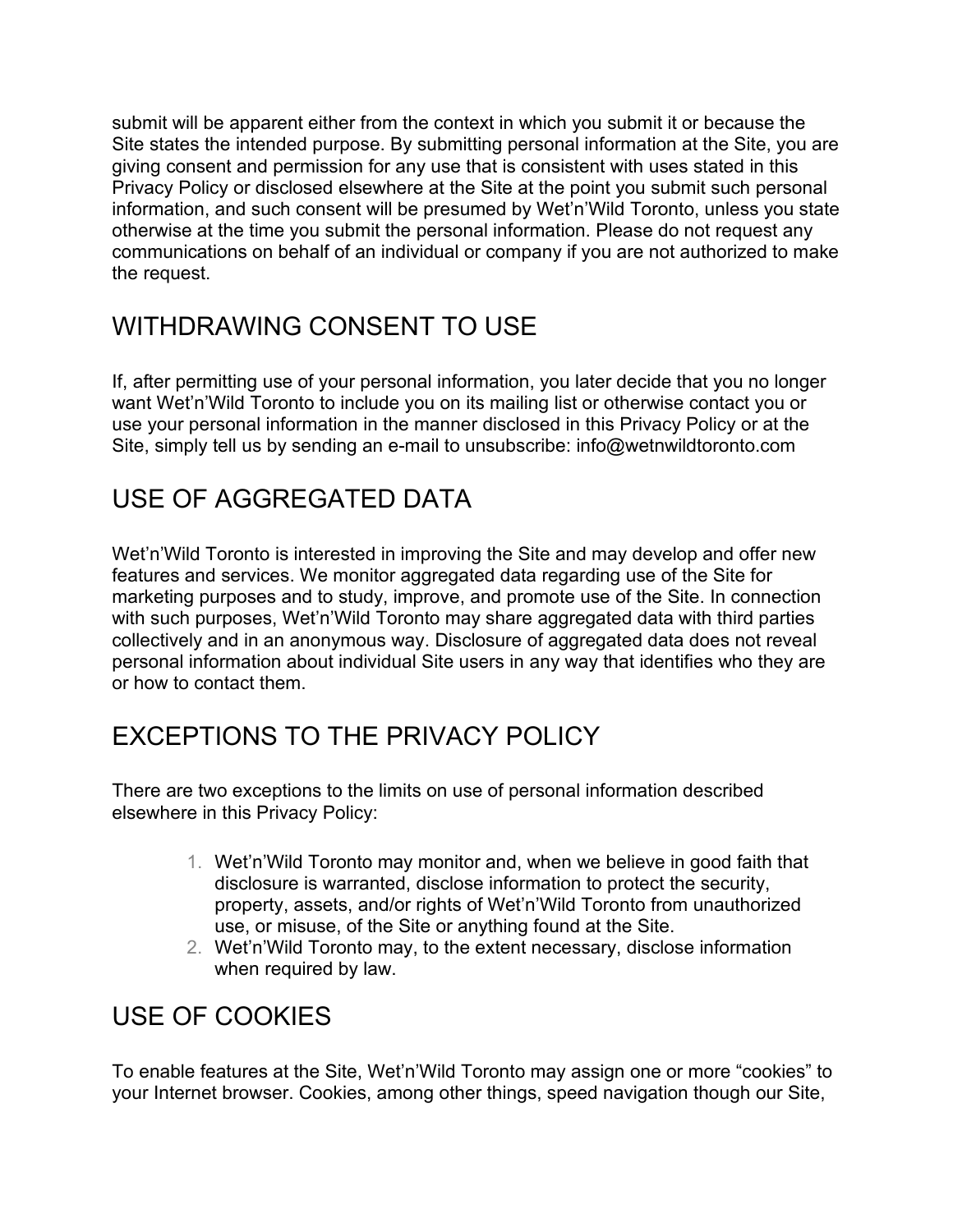keep track of information so that you do not have to re-enter it each time you visit our Site, and may provide you with customized content. A cookie is an Internet mechanism composed of a small text file containing a unique identification number that permits a web server to send small pieces of information or text by means of your browser and place them on your computer's hard drive for storage. This text lets the web server know if you have previously visited the web page. Cookies by themselves cannot be used to find out the identity of any user.

We use cookies to collect and maintain aggregated data (such as number of visitors) to help us see which areas are most popular with our users and improve and update the content on our Site. While in the process of browsing our site, you also provide us with information that doesn't reveal your personal identity—what part of the resort you're exploring, for example. We use this aggregated data only as explained in this Privacy Policy. We do not connect aggregated data to any name, address, or other identifying information.

You may occasionally receive cookies from companies or organizations unaffiliated with Wet'n'Wild Toronto to the extent they place advertising on our Site or are linked to the Site. These third-party cookies may collect information about you when you "click" on their advertising or content or link. This practice is standard in the Internet industry. Because of the way in which the Internet operates, we cannot control collection or use of this information by these third parties, and these cookies and any information gathered by them are not subject to this Privacy Policy.

#### THIRD-PARTY MONITORING SOFTWARE

This site is being monitored by one or more third-party monitoring software(s) and may capture information about your visit that will help us improve the quality of our service.

## CHILDREN'S PRIVACY & PARENTAL CONSENT

Please be aware that Wet'n'Wild Toronto has designed this Site to be used for information only purposes by all ages; however, as with any Site parental consent is encouraged.

You must be at least 18 years old to submit personal information on our Site. Should Wet'n'Wild Toronto inadvertently acquire personal information or any other data from users under the age of 18, Wet'n'Wild Toronto will not knowingly provide this data to any third party for any purpose whatsoever, and any subsequent disclosure by Wet'n'Wild Toronto would be due to the fact the user under 18 used the Site and submitted personal information without solicitation by or permission from Wet'n'Wild Toronto.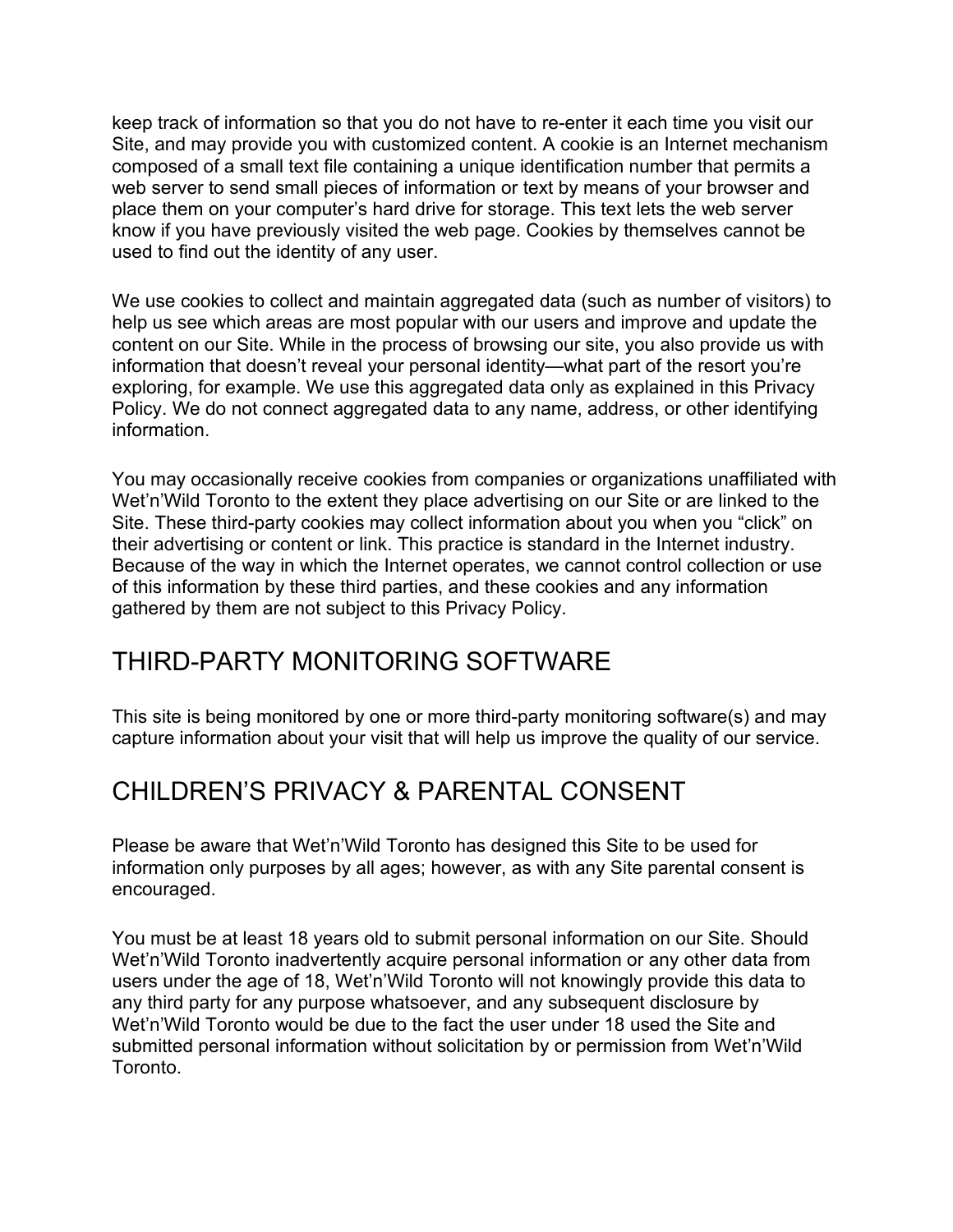# LINKS PROVIDED TO OTHER SITES

Wet'n'Wild Toronto may provide links to a number of other web sites that we believe might offer you useful information and services. However, those sites may not follow the same privacy policies of Wet'n'Wild Toronto. Therefore, we are not responsible for the privacy policies or the actions of third parties, including without limitation, any web site owners whose sites may be reached through this Site, nor can we control the activities of those web sites. We urge you to contact the relevant parties controlling these sites or to access their on-line policies for the relevant information about their data collection practices before submitting any personal information or other sensitive data.

# WHAT INFORMATION IS SECURE? WHAT ISN'T?

E-mail communication to and from our site is not secure unless clearly noted otherwise. This is a risk inherent in the use of e-mail. Please be aware of this when requesting information or sending forms to us by e-mail.

When working with our internal database created by online opt-in activity on the Wet'n'Wild Toronto site, we employ industry standard encryption technologies to help protect consumer data.

# USER CONSENT TO THIS PRIVACY POLICY

Use of this Site signifies your consent, as well as the consent of the company for whom you use the Site and whose information you submit (if any), to this on-line Privacy Policy, including the collection and use of information by Wet'n'Wild Toronto, as described in this statement, and signifies agreement to the terms of use for the Site. Access and use of the Site relieves Wet'n'Wild Toronto from responsibility to the user from any claim or assertion that the user did not consent to the terms of this Privacy Policy or the terms of use.

#### POLICY MODIFICATIONS & CONTACTING WET'N'WILD TORONTO

Wet'n'Wild Toronto reserves the right to change this Privacy Policy at any time; notice of changes will be published on this page. Changes will always be prospective, not retroactive. If you have any questions about our policies please contact:

Wet'n'Wild Toronto 7855 Finch Ave. W, Brampton, ON L6T 0B2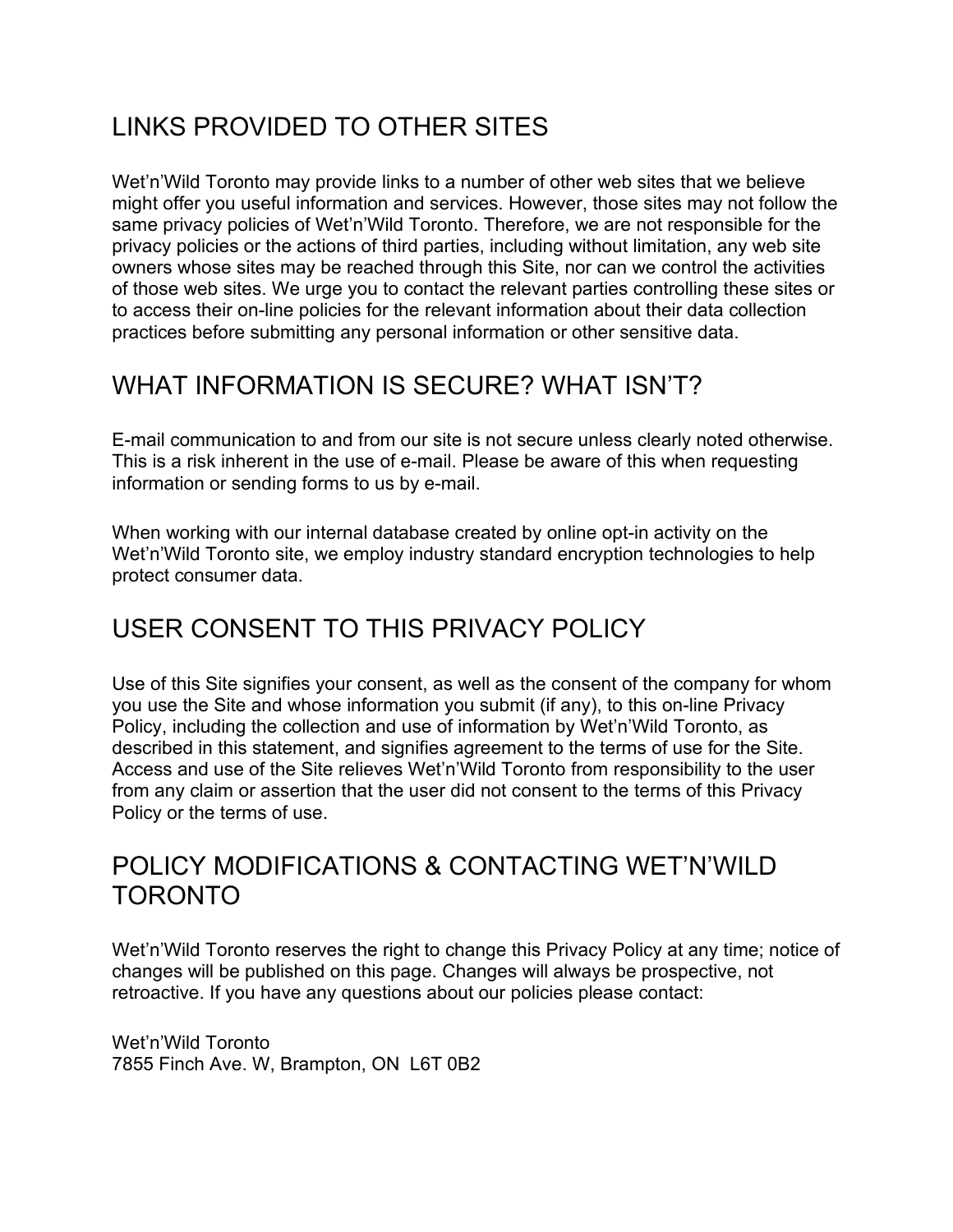Mail and Inquiries to: Wet'n'Wild Toronto 7855 Finch Ave. W. Brampton, ON L6T 0B2

416.369.0123

Privacy Policy Updated April 21, 2022

## PRIVACY PRACTICES

This Privacy Statement describes below the privacy practices of Wet'n'Wild Toronto for data that we collect:

- When you access websites operated by us from which you are viewing this Privacy Statement on behalf of itself or its owners (collectively, the "Websites")
- By way of accessing software applications made available by us for use on or through computers and mobile devices (the "Apps")
- When you access our social media pages that we control on behalf of itself or its owners from which you are viewing this Privacy Statement (collectively, our "Social Media Pages")
- Via HTML-formatted email messages that we send you that link to this Privacy Statement and through your communications with us.
- When you visit or stay as a guest at our property.

Collectively, we refer to the Websites, the Apps and our Social Media Pages, as the "Online Services" and, together with offline channels, the "Services." By using the Services, you agree to the terms and conditions of this Privacy Statement.

#### PERSONAL DATA

Personal data applies to any data that can identify you as an individual or relate to an identifiable individual. At various points during your stay and experience with Wet'n'Wild Toronto, we collect Personal Data in accordance with law, such as:

- Name
- Gender
- Postal address
- Telephone number
- Email address
- Credit and debit card number or other payment data
- Financial information in limited circumstances
- Language preference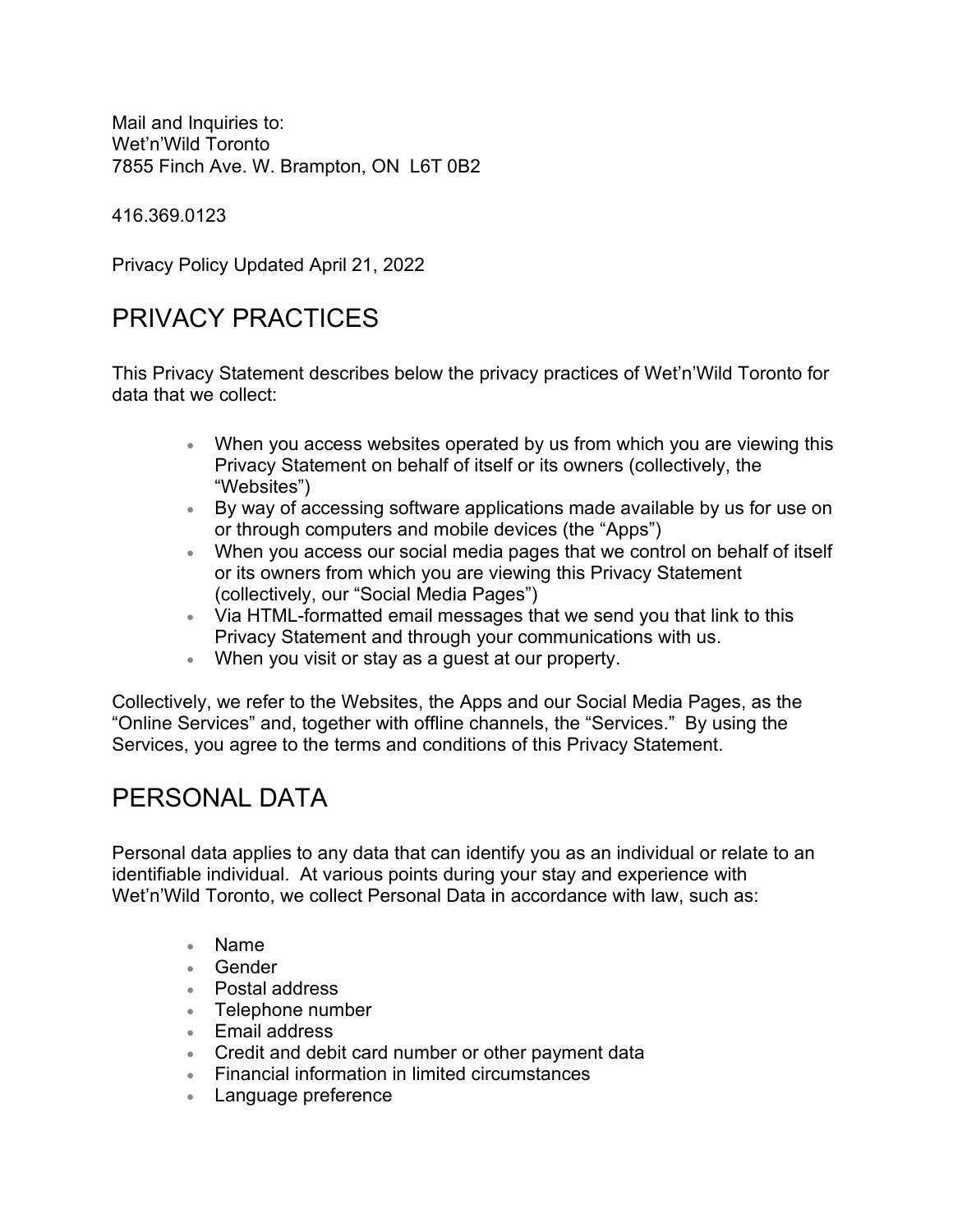- Date and place of birth
- Nationality, passport, visa or other government-issued identification data
- Important dates, such as birthdays, anniversaries, and special occasions
- Membership or loyalty program data (including co-branded payment cards, travel partner program affiliations)
- Employer details
- Travel itinerary, tour group, or activity data
- Prior guest stays or interactions, goods and services purchased, special service and amenity requests
- Geolocation information
- Social media account ID, profile photo and other data publicly available, or data made available by linking your social media and loyalty accounts

In more limited circumstances, we also may collect:

- Data about family members and companions, such as names and ages of children
- Biometric data, such as digital images
- Images and video and audio data via: (a) security cameras located in public areas, such as public areas and parking lots, in our properties; and (b) body-worn cameras carried by our loss prevention officers and other security personnel
- Guest preferences and personalized data ("Personal Preferences"), such as your interests, activities, hobbies, food and beverage choices, services, and amenities of which you advise us or which we learn about during your visit
- If you submit any Personal Data about other people to us or our Service Providers (e.g., if you make a reservation for another individual), you represent that you have the authority to do so and you permit us to use the data in accordance with this Privacy Statement.

## HOW WE COLLECT PERSONAL DATA

We collect Personal Data in a variety of ways:

- Online Services. We collect Personal Data when you make a reservation, purchase services from our websites or Apps, communicate with us, or otherwise connect with us or post to social media pages, or sign up for a newsletter or participate in a survey, contest, or promotional offer.
- Property Visits and Offline Interactions. We collect Personal Data when you visit our properties or use on-property services and outlets, such as restaurants, retail shops, and concession areas. We also collect Personal Data when you attend promotional events that we host or in which we participate, or when you provide your Personal Data to facilitate an event.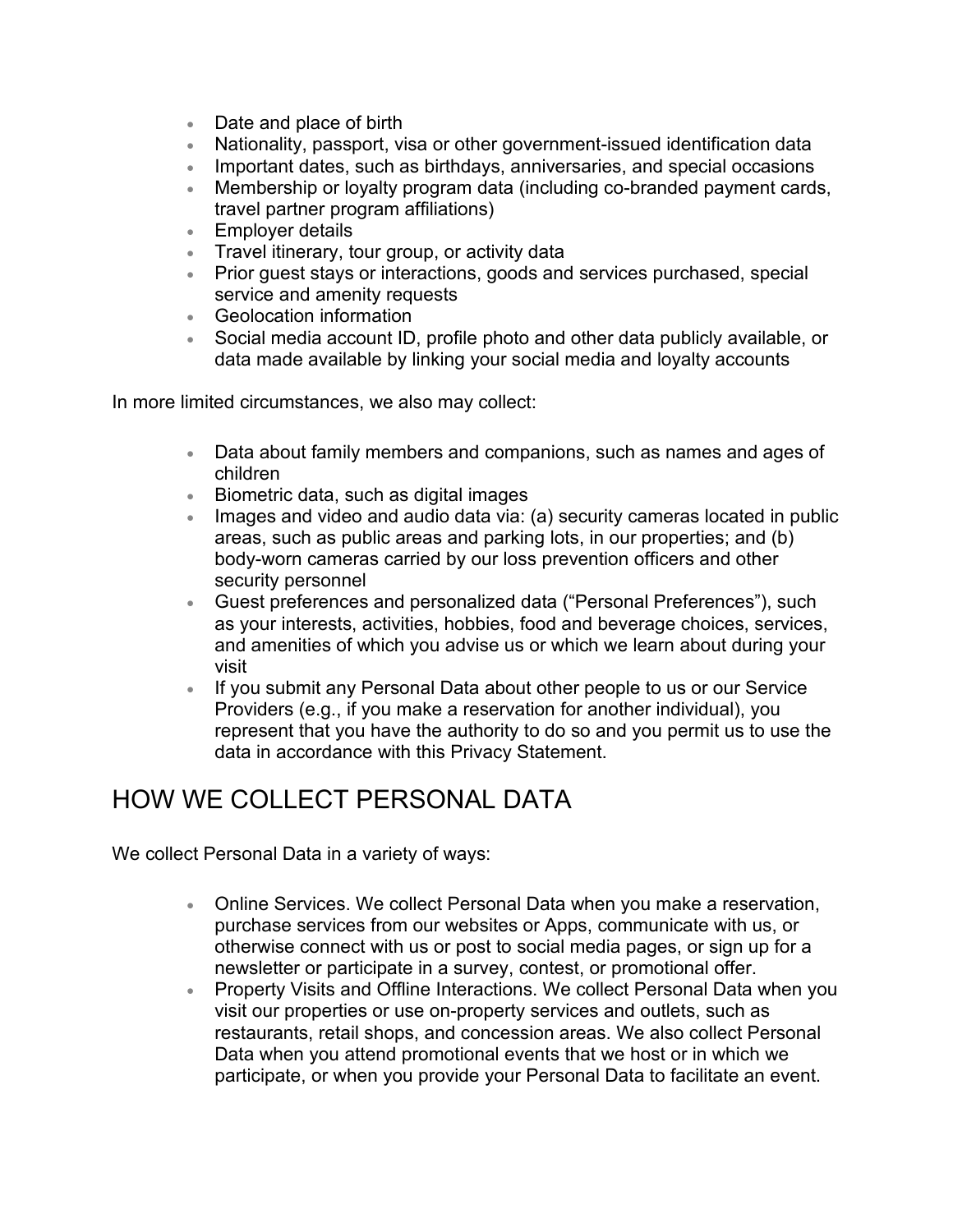- Customer Care Centers. We collect Personal Data when you make a reservation over the phone, communicate with us by email, fax, or via online chat services or contact customer service.
- Strategic Business Partners. We collect Personal Data from companies with whom we partner to provide you with goods, services or offers based upon your experiences at our property or that we believe will be of interest to you ("Strategic Business Partners"). Examples of Strategic Business Partners include on-property outlets, travel and tour partners, and travel booking platforms. Strategic Business Partners are independent from Wet'n'Wild Toronto.
- Other Sources. We collect Personal Data from other sources, such as public databases, joint marketing partners, and other third parties.
- Internet-Connected Devices. We collect Personal Data from internetconnected devices available on our property.

# PHYSICAL & MOBILE LOCATION-BASED SERVICES

We collect Personal Data if you download one of our Apps or choose to participate in certain programs. For example, we may collect the precise physical location of your device by using satellite, cell phone tower, WiFi signals, or other technologies. We will collect this data if you opt in through the App or other program (either during your initial login or later) to receive the special offers and to enable location-driven capabilities on your mobile device. If you have opted-in, the App or other program will continue to collect location data when you are in or near a participating property until you log off or close application (i.e., the App or other program will collect this data if it is running in the background) or if you use your phone's or other device's setting to disable location "Other Data" are data that generally do not reveal your specific identity or do not directly relate to an individual. To the extent Other Data reveal your specific identity or relate to an individual, we will treat Other Data as Personal Data.

Other Data include:

- Browser and device data
- App usage data
- Data collected through cookies, pixel tags and other technologies
- Demographic data and other data provided by you

#### HOW WE COLLECT OTHER DATA

We collect Other Data in multiple ways:

• Your browser or device. We collect certain data through your browser or automatically through your device, such as your Media Access Control (MAC) address, computer type (Windows or Macintosh), screen resolution,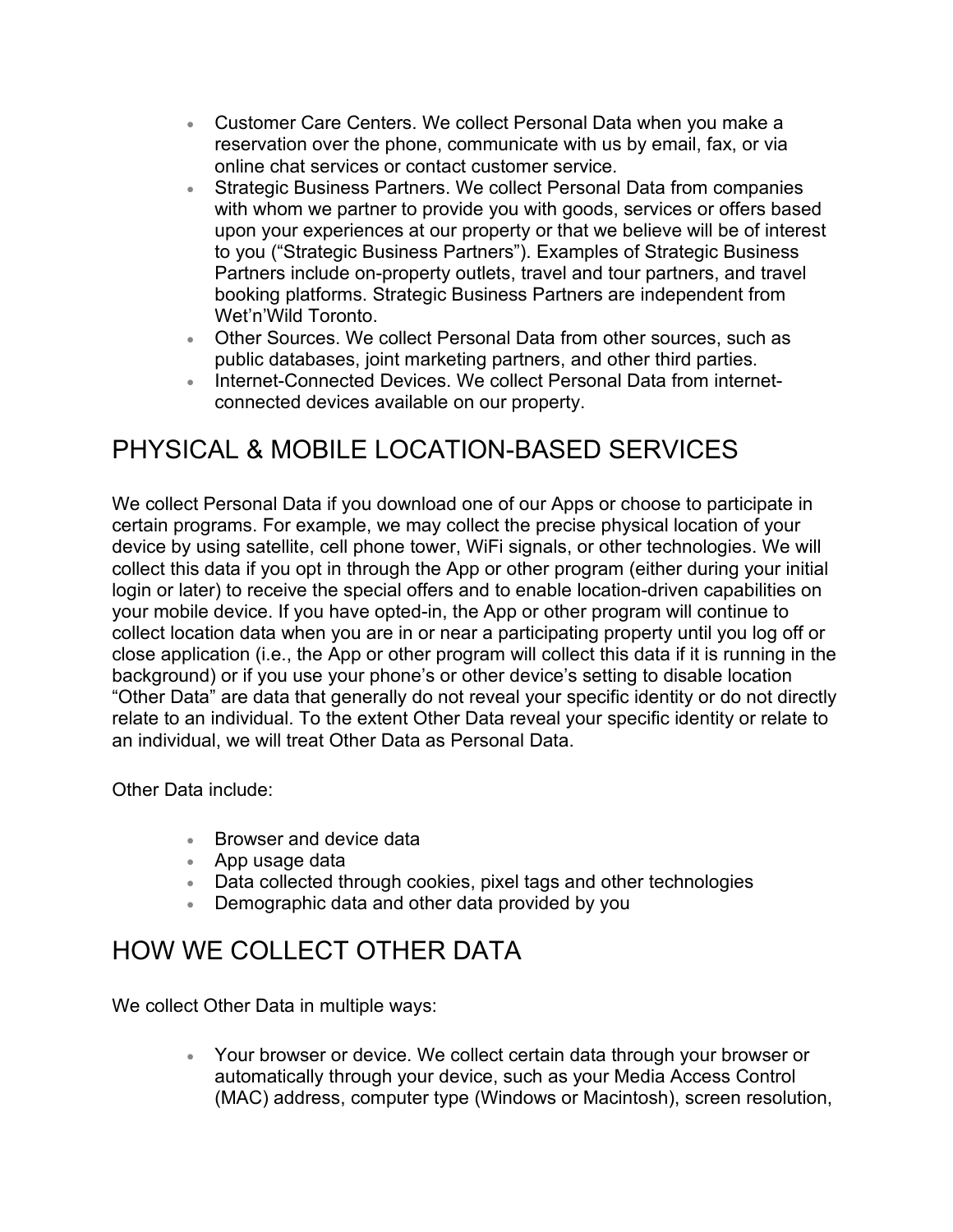operating system name and version, device manufacturer and model, language, internet browser type and version and the name and version of the Online Services (such as the Apps) you are using. We use this data to ensure that the Online Services function properly.

- Your use of the Apps. We collect certain data when you download and use an App, such as App usage data, the date and time the App on your device accesses our servers and what data and files have been downloaded to the App based on your device number. We collect certain data from cookies, which are pieces of data stored directly on the computer or mobile device that you are using. Cookies allow us to collect data such as browser type, time spent on the Online Services, pages visited, referring URL, language preferences, and other aggregated traffic data. We use the data for security purposes, to facilitate navigation, to display data more effectively, to collect statistical data, to personalize your experience while using the Online Services and to recognize your computer to assist your use of the Online Services. We also gather statistical data about use of the Online Services to continually improve design and functionality, understand how they are used and assist us with resolving questions. Cookies further allow us to select which advertisements or offers are most likely to appeal to you and display them while you are using the Online Services or to send marketing emails. We also use cookies to track responses to online advertisements and marketing emails.
- Pixel Tags and other similar technologies. We collect data from pixel tags (also known as web beacons and clear GIFs), which are used with some Online Services to, among other things, track the actions of users of the Online Services (including email recipients), measure the success of our marketing campaigns and compile statistics about usage of the Online Services. We collect data through Google Analytics and Adobe Analytics, which use cookies and technologies to collect and analyze data about use of the Services. These services collect data regarding the use of other websites, apps and online resources. You can learn about Google's practices by going to [www.google.com/policies/privacy/partners/](http://www.google.com/policies/privacy/partners/) and opt out by downloading the Google Analytics opt out browser add-on, available at <https://tools.google.com/dlpage/gaoptout>. You can learn more about Adobe and opt out by visiting [http://www.adobe.com/privacy/opt-out.html.](http://www.adobe.com/privacy/opt-out.html)
- Adobe Flash technology (such as Flash Local Shared Objects ("Flash LSOs") and other similar technologies. We collect data through Flash LSOs and other technologies on some Websites to, among other things, collect and store data about your use of the Online Services. If you do not want Flash LSOs stored on your computer, you can adjust the settings of your Flash player to block Flash LSO storage using the tools contained in the [Website Storage Settings](http://www.macromedia.com/support/documentation/en/flashplayer/help/settings_manager07.html)

[Panel](http://www.macromedia.com/support/documentation/en/flashplayer/help/settings_manager07.html) at [http://www.macromedia.com/support/documentation/en/flashplaye](http://www.macromedia.com/support/documentation/en/flashplayer/help/settings_manager07.html) [r/help/settings\\_manager07.html.](http://www.macromedia.com/support/documentation/en/flashplayer/help/settings_manager07.html) You can also control Flash LSOs by going to the [Global Storage Settings](http://www.macromedia.com/support/documentation/en/flashplayer/help/settings_manager03.html) 

[Panel](http://www.macromedia.com/support/documentation/en/flashplayer/help/settings_manager03.html) at [http://www.macromedia.com/support/documentation/en/flashplay](http://www.macromedia.com/support/documentation/en/flashplayer/help/settings_manager03.html)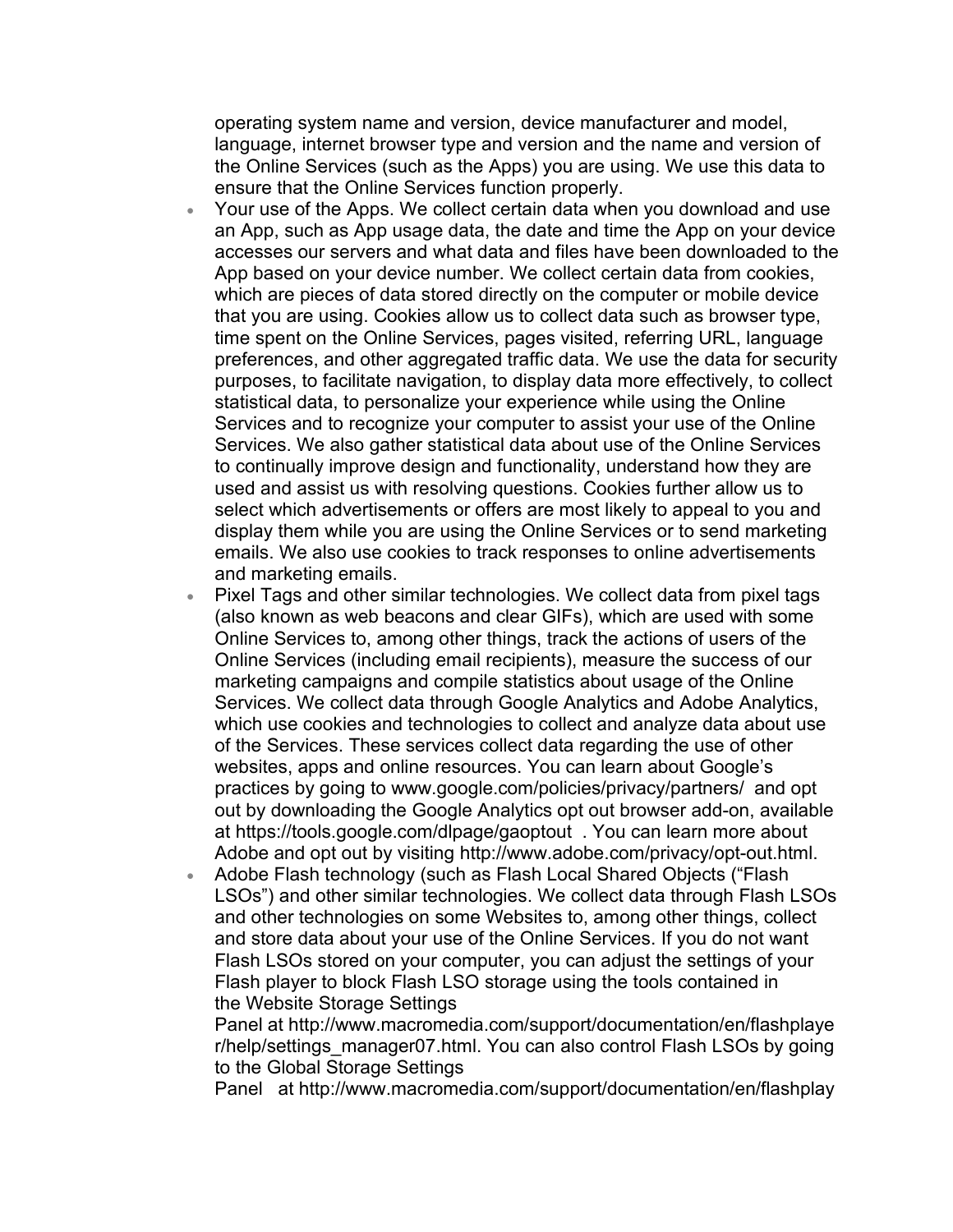[er/help/settings\\_manager03.html](http://www.macromedia.com/support/documentation/en/flashplayer/help/settings_manager03.html) and following the instructions (which include instructions that explain, for example, how to delete existing Flash LSOs (referred to as "information" on the Macromedia site), how to prevent Flash LSOs from being placed on your computer without you being asked, and (for Flash Player 8 and later) how to block Flash LSOs that are not being delivered by the operator of the page you are on at the time). Please note that setting the Flash Player to restrict or limit acceptance of Flash LSOs may reduce or impede the functionality of some Flash applications, including those used with the Online Services. For more information, please refer to [https://helpx.adobe.com/flash-player/kb/disable-local-shared](https://helpx.adobe.com/flash-player/kb/disable-local-shared-objects-flash.html)[objects-flash.html.](https://helpx.adobe.com/flash-player/kb/disable-local-shared-objects-flash.html)

- Your IP Address. We collect your IP address, a number that is automatically assigned to the computer that you are using by your Internet Service Provider (ISP). An IP address is identified and logged automatically in our server log files when a user accesses the Online Services, along with the time of the visit and the pages that were visited. We use IP addresses to calculate usage levels, diagnose server problems, and administer the Online Services. We also may derive your approximate location from your IP address.
- Aggregated Data. We may aggregate data that we collected, and this aggregated data will not personally identify you or any other user.

# USE OF PERSONAL DATA AND OTHER DATA

We use Personal Data and Other Data to provide you with Services, to develop new offerings and to protect Wet'n'Wild Toronto and our guests as detailed below. In some instances, we will request that you provide Personal Data or Other Data to us directly. If you do not provide the data that we request, or prohibit us from collecting such data, we may not be able to provide the requested Services.

We use Personal Data and Other Data for our legitimate business interests, including the following:

Provide the Services you request. We use Personal Data and Other Data to provide Services you request, including:

- To facilitate reservations, payment, send administrative information, confirmations or pre-arrival messages, to assist you with meetings and events and to provide you with other information about the area and the property at which you are scheduled to visit
- To complete your reservation and stay, for example, to process your payment, ensure that your room is available and provide you with related customer service
- To support our electronic receipt program. When you provide an email address in making a reservation, we use that email address to send you a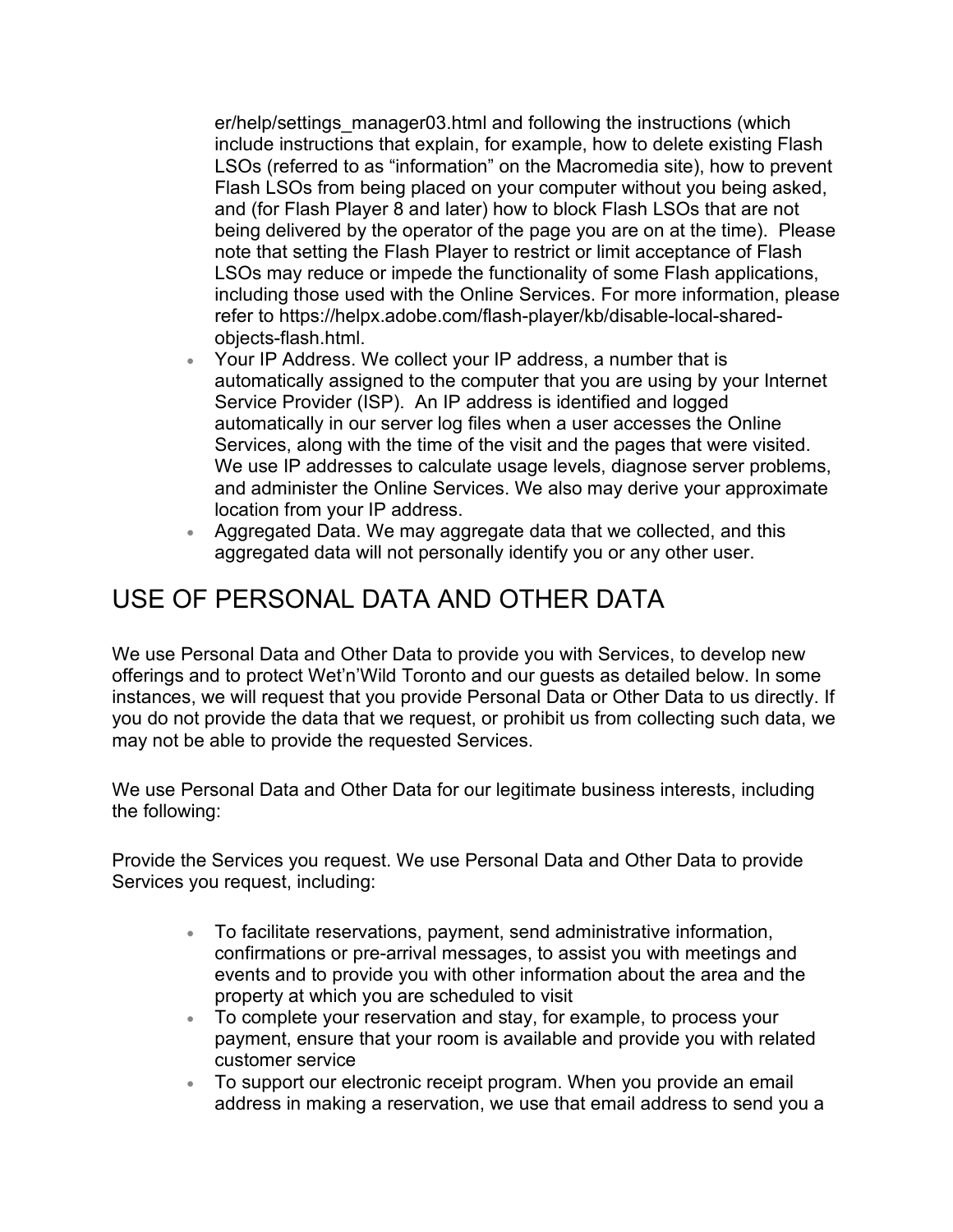copy of your bill. If you make a reservation for another person using your email address, that person's bill will be emailed to you, as well. You can opt out of receiving your bill via email and instead receive a paper copy by contacting the front desk

We will use Personal Data and Other Data to manage our contractual relationship with you, because we have a legitimate interest to do so and/or to comply with a legal obligation.

Personalize the Services according to your Personal Preferences. We use Personal Data and Other Data to personalize the Services and improve your experiences, including when you contact our call center, visit one of our properties or use the Online Services, to:

- Customize your experience according to your Personal Preferences
- Present offers tailored to your Personal Preferences

Communicate with you about goods and services according to your Personal Preferences. We use Personal Data and Other Data to:

> • Send you marketing communications and promotional offers, as well as periodic customer satisfaction, market research, or quality assurance surveys

Season Pass Programs. We use Personal Data and Other Data to:

- Offer and manage your participation in our season pass programs, as well as others that are specific to our property or tailored to your interests
- Send you offers, promotions, and information about your account status and activities
- Assess your benefits
- Manage your choices regarding how you wish to earn, track, and use your EZ-Band monies
- We will use Personal Data and Other Data in this way with your consent, to manage our contractual relationship with you and/or because we have a legitimate interest to do so.

Sweepstakes, activities, events, and promotions. We use Personal Data and Other Data to allow you to participate in sweepstakes, contests, and other promotions and to administer these activities. Some of these activities have additional rules and may contain additional information about how we use and disclose your Personal Data. We suggest that you read any such rules carefully.

We use Personal Data and Other Data in this way with your consent, to manage our contractual relationship with you and/or because we have a legitimate interest to do so.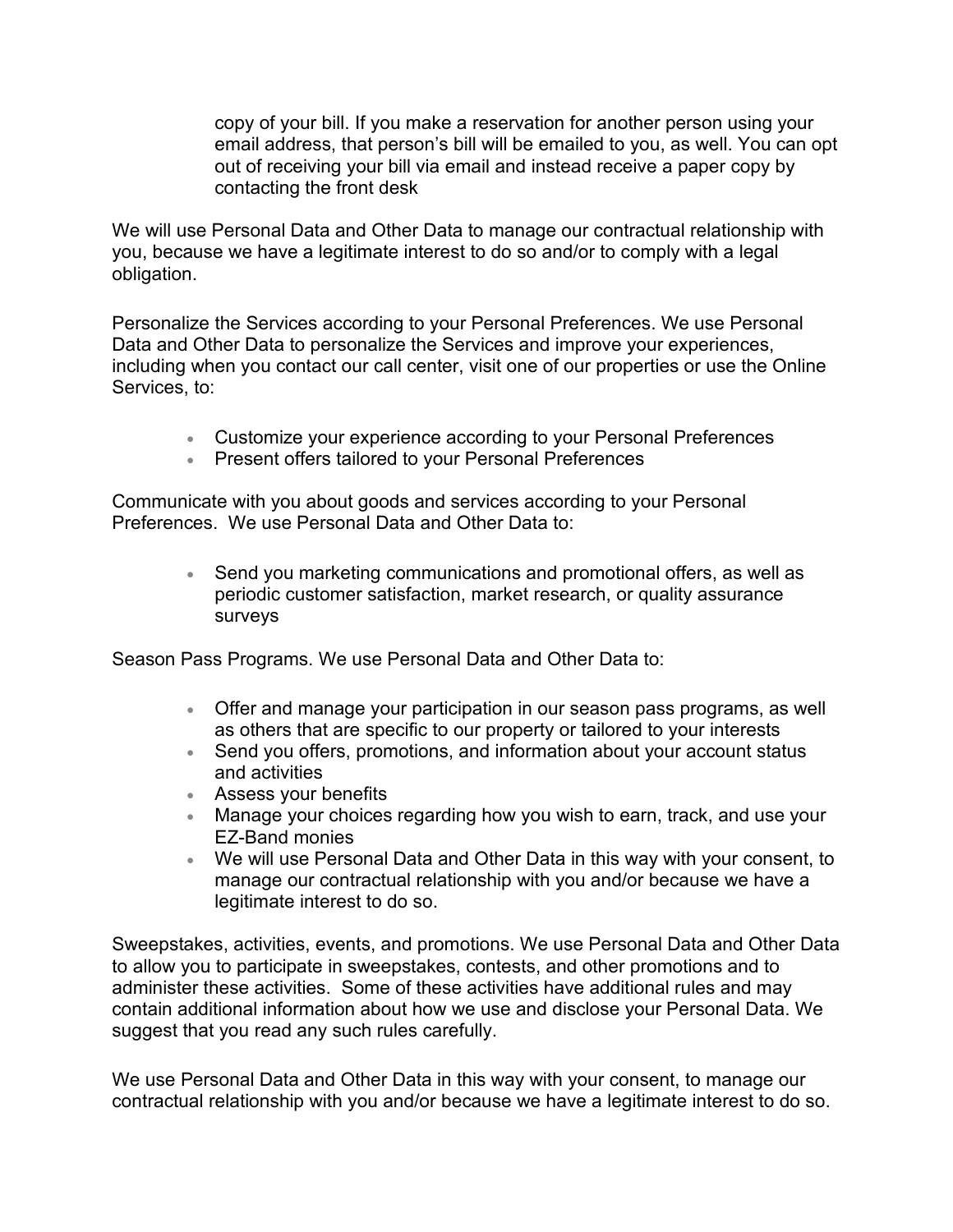Business Purposes. We use Personal Data and Other Data for data analysis, audits, security and fraud monitoring and prevention (including with the use of closed-circuit television, card keys, and other security systems), developing new goods and services, enhancing, improving, or modifying our Services, identifying usage trends, determining the effectiveness of our promotional campaigns and operating and expanding our business activities.

We use Personal Data and Other Data in this way to manage our contractual relationship with you, comply with a legal obligation, and/or because we have a legitimate interest to do so.

#### DISCLOSURE OF PERSONAL DATA AND OTHER DATA

Our goal is to provide you with the highest level of hospitality and to assist us with doing so do so, we share Personal Data and Other Data with the following:

- Owners and Franchisors. We disclose Personal Data and Other Data to other properties of Premier Parks for the purposes described in this Privacy Statement, such as providing and personalizing the Services and facilitating the season pass and loyalty programs.
- Strategic Business Partners. We disclose Personal Data and Other Data with select Strategic Business Partners who provide goods, services and offers that enhance your experience at our properties or that we believe will be of interest to you. By sharing data with these Strategic Business Partners, we can make personalized services and unique travel experiences available to you.
- Service Providers. We disclose Personal Data and Other Data to third-party service providers for the purposes described in this Privacy Statement. Examples of service providers include companies that provide website hosting, data analysis, payment processing, order fulfillment, information technology and related infrastructure provision, customer service, email delivery, marketing, auditing and other services.
- Linked Accounts and Promotional Activity. We partner with certain third parties that allow you to enroll in their services or participate in their promotions. For example, certain companies allow you to use your loyalty program number or Online Services login to receive or register for their services. These companies include airlines and rental car providers, as well as sponsors of sweepstakes and contests. Additionally, your social media account provider allows you to connect your social media account to your Online Services account or log into your Online Services account from your social media account. When you enroll in those services, we disclose your Personal Data and Other Data to those third parties. If you do not want us to share your Personal Data or Other Data in this way, do not provide your loyalty program number to third parties, do not use your Online Services login to register for third-party promotions and do not connect your Online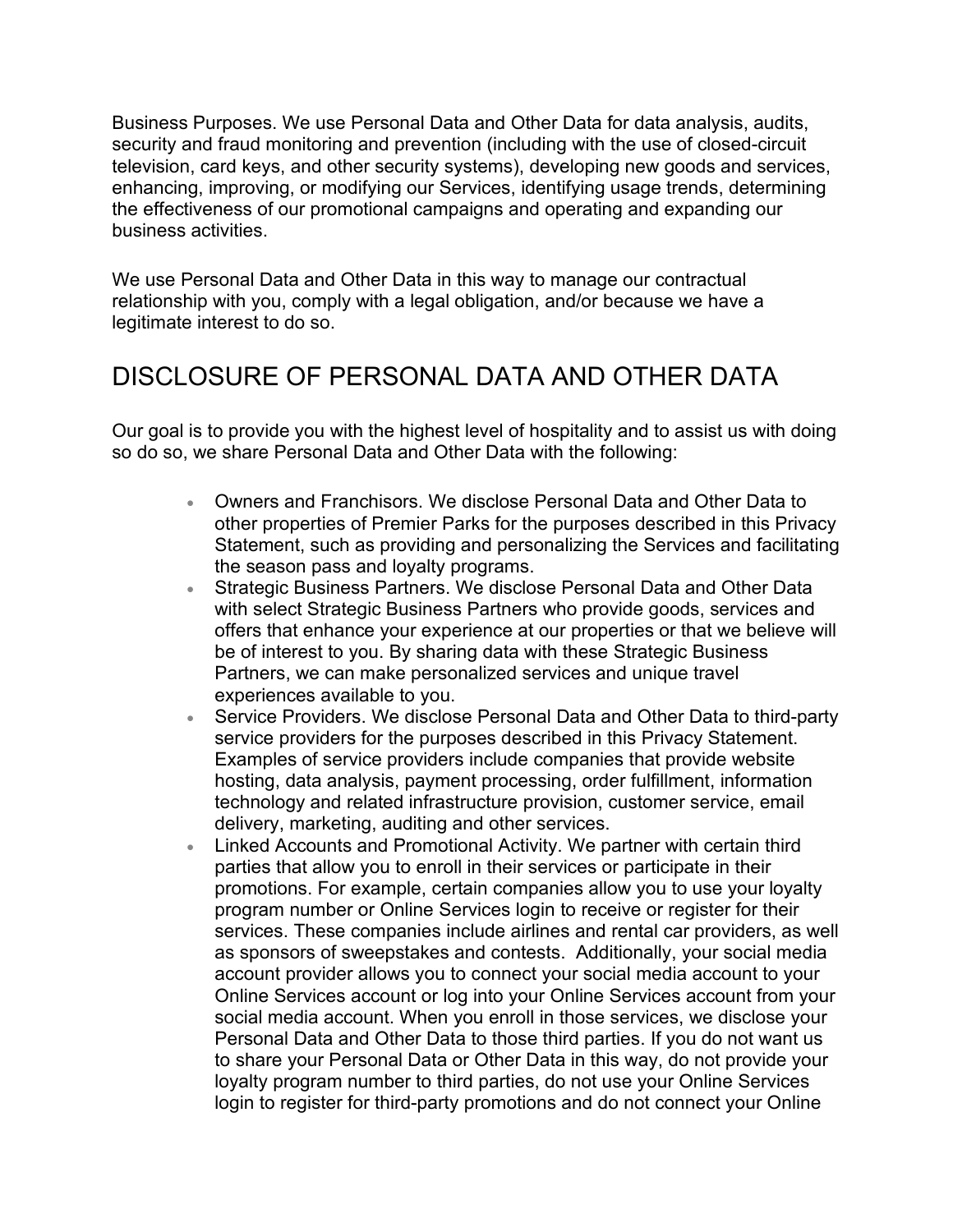Services account with accounts on third-party services. Data shared in this way will be governed by the third party's privacy policy and not this Privacy Statement.

• Corporate Reorganization. We may disclose or transfer your Personal Data and Other Data to a third party in the event of any reorganization, merger, sale, joint venture, assignment, transfer or other disposition of all or any portion of Wet'n'Wild Toronto' business, assets or stock (including any bankruptcy or similar proceedings).

## OTHER USES AND DISCLOSURES

We will use and disclose Personal Data as we believe to be necessary or appropriate:

- to comply with applicable law, including laws outside your country of residence.
- to comply with legal process.
- to respond to requests from public and government authorities, including authorities outside your country of residence and to meet national security or law enforcement requirements.
- to enforce our terms and conditions.
- to protect our operations.
- to protect the rights, privacy, safety, or property of Wet'n'Wild Toronto, you or others; and
- to allow us to pursue available remedies or limit the damages that we may sustain.

We may use and disclose Other Data for any purpose, except where we are not allowed to under applicable law. In some instances, we may combine Other Data with Personal Data (such as combining your name with your location). If we do, we will treat the combined data as Personal Data if it is combined.

## NON-WET'N'WILD TORONTO ENTITIES

This Privacy Statement does not address, and we are not responsible for the privacy, data, or other practices of any entities outside of Wet'n'Wild Toronto, including Franchisors, Owners, Strategic Business Partners or any third party operating any site or service to which the Services link, payment service, loyalty program, or website that is the landing page of the high-speed Internet providers at our properties. The inclusion of a link on the Online Services does not imply endorsement of the linked site or service by us. We have no control over, and are not responsible for, any third party's collection, use and disclosure of your Personal Data.

In addition, we are not responsible for the data collection, use, disclosure or security policies or practices of other organizations, such as Facebook, Apple, Google,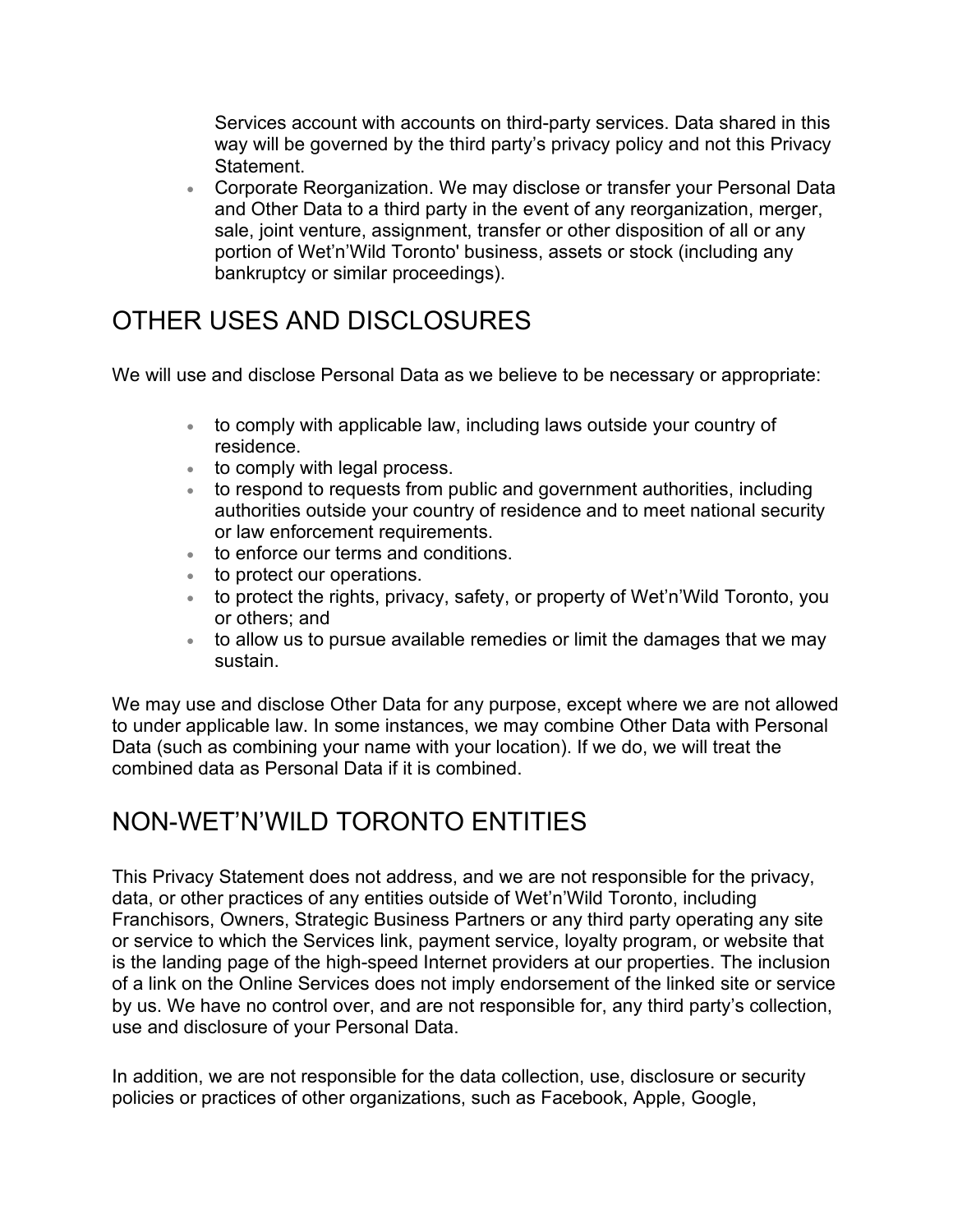Microsoft, RMS or any other app developer, app provider, social media platform provider, operating system provider, wireless service provider or device manufacturer, including with respect to any Personal Data you disclose to other organizations through or the Apps or our Social Media Pages.

## **SECURITY**

We seek to use reasonable organizational, technical, and administrative measures to protect Personal Data. Unfortunately, no data transmission or storage system can be guaranteed to be 100% secure. If you have reason to believe that your interaction with us is no longer secure (for example, if you feel that the security of your account has been compromised), please immediately notify us in accordance with the "Contacting Us" section, below.

# CHOICES, ACCESS, AND RETENTION

You have choices when it comes to how we use your data, and we want to ensure you have the information to make the choices that are right for you.

If you no longer want to receive marketing-related emails, you may opt out by writing an email to [info@nashvilleshores.com](mailto:info@nashvilleshores.com) or by following the instructions in any such email you receive from us.

We will try to comply with your request as soon as reasonably practicable. If you opt out of receiving marketing emails from us, we may still send you important administrative messages, from which you cannot opt out.

#### HOW YOU CAN ACCESS, CHANGE OR SUPPRESS YOUR PERSONAL DATA

If you would like to review, correct, update, suppress, restrict or delete Personal Data that you have previously provided to us, or if you would like to receive an electronic copy of your Personal Data for purposes of transmitting it to another company (to the extent this right to data portability is provided to you by law), you can contact us at [info@wetnwildtoronto.com](mailto:info@wetnwildtoronto.com) or by mail:

Wet'n'Wild Toronto Attn: Privacy Policy 7855 Finch Ave. W Brampton, ON L6T 0B2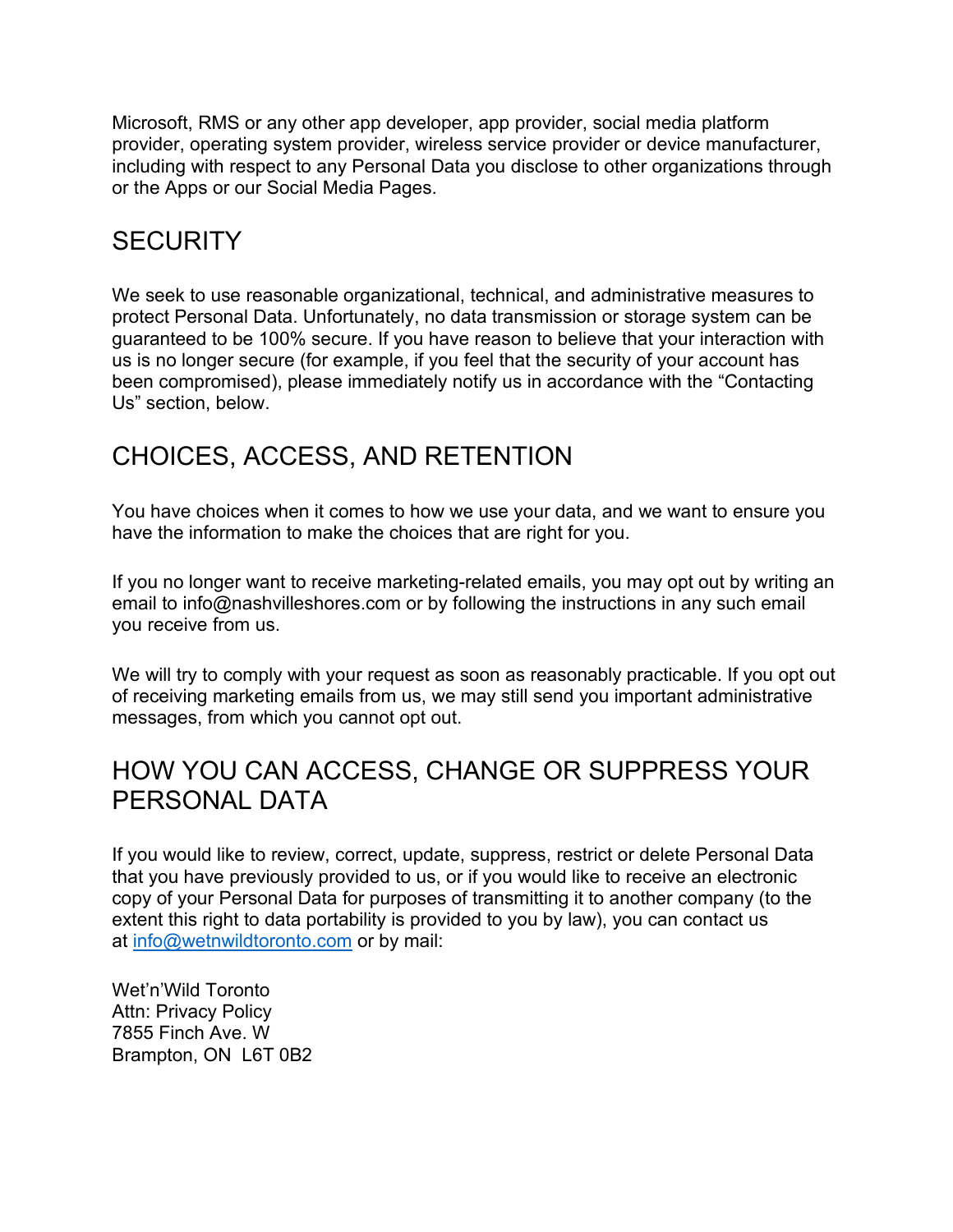In your request, please make clear what Personal Data you would like to have changed, whether you would like to have your Personal Data suppressed from our database, or other limitations you would like to put on our use of your Personal Data. For your protection, we only fulfill requests for the Personal Data associated with the email address that you use to send us your request, and we may need to verify your identity before fulfilling your request. We will try to comply with your request as soon as reasonably practicable.

Please note that we often need to retain certain data for recordkeeping purposes and/or to complete any transactions that you began prior to requesting a change or deletion (e.g., when you make a purchase or reservation, or enter a promotion, you may not be able to change or delete the Personal Data provided until after the completion of such purchase, reservation, or promotion). There may also be residual data that will remain within our databases and other records, which will not be removed. In addition, there may be certain data that we may not allow you to review for legal, security or other reasons.

# RETENTION

We will retain your Personal Data for the period necessary to fulfill the purposes outlined in this Privacy Statement unless a longer retention period is required or permitted by law.

The criteria used to determine our retention periods include:

- The length of time we have an ongoing relationship with you and provide the Services to you (for example, for as long as you have an account with us or keep using the Services)
- Whether there is a legal obligation to which we are subject (for example, certain laws require us to keep records of your transactions for a certain period before we can delete them)
- Whether retention is advisable considering our legal position (such as, for statutes of limitations, litigation, etc.)

## SENSITIVE DATA

Unless specifically requested, we ask that you not send us, and you not disclose, on or through the Services or otherwise to us, any Sensitive Personal Data (e.g., social security numbers, national identification number, data related to racial or ethnic origin, political opinions, religion, ideological or other beliefs, health, biometrics or genetic characteristics, criminal background, trade union membership, or administrative or criminal proceedings and sanctions).